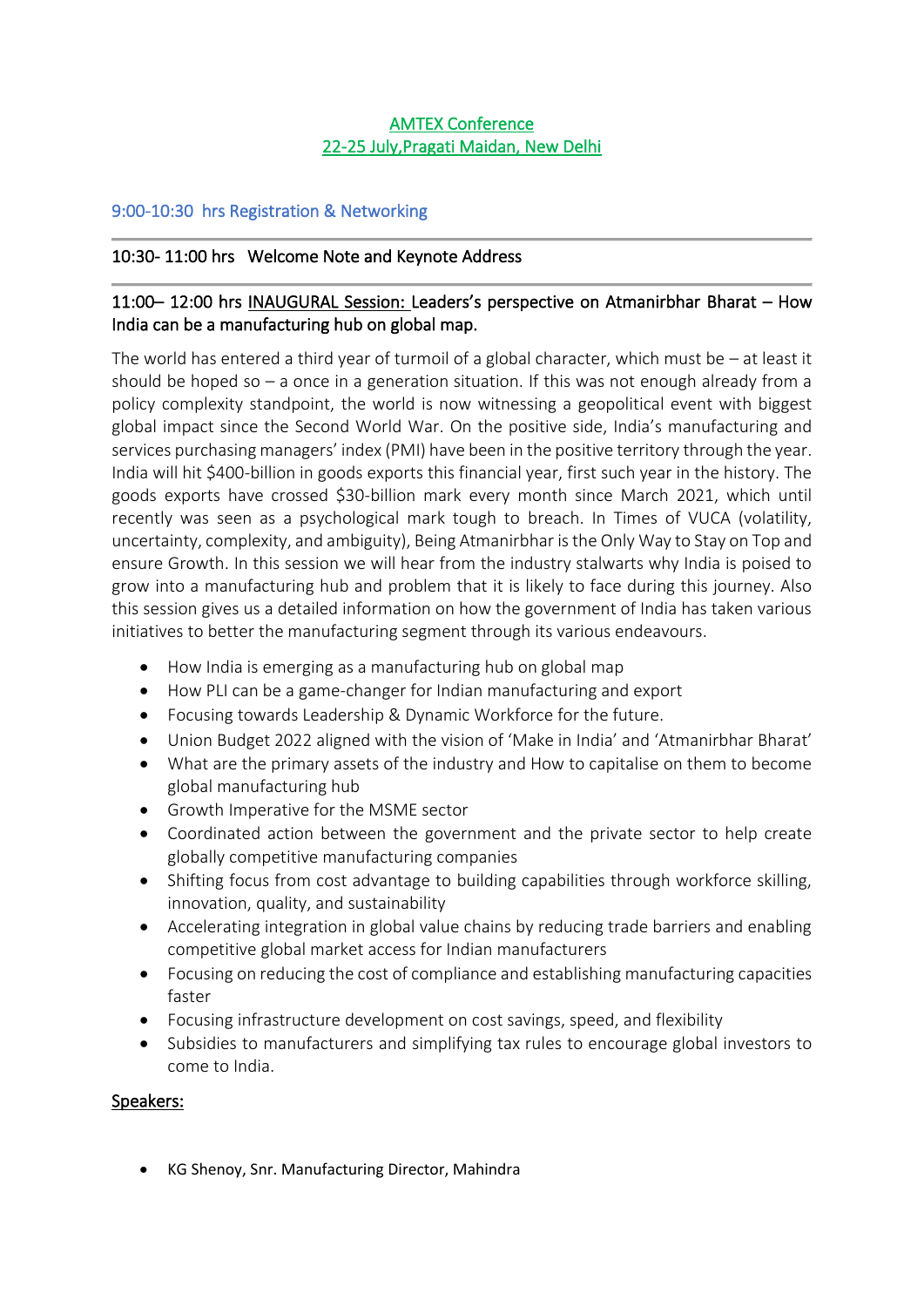#### $\overline{\phantom{a}}$ 12:00-13:00 hrs Panel Discussion: The NEXT BIG THINK!- "Decoding the EV Roadmap in India"

The global automotive industry is undergoing a paradigm shift at present in trying to switch to alternative/less energy intensive options. India, too, is investing in this electric mobility shift. The burden of oil imports, rising pollution, and as well as international commitments to combat global climate change a are among key factors motivating India's recent policies to speed up the transition to e-mobility. The Indian automotive industry is the fifth largest in the world and is slated to be the third largest by 2030. India has envisioned a clear road map for a major transformation to electric vehicles (EVs) by 2030. The government's keenness to eliminate the pre-existing roadblocks by making swift policy changes for sustainable mobility is encouraging growth in the segment.

By making the shift towards electric vehicles (EVs), India stands to benefit on many fronts: it has a relative abundance of renewable energy resources and availability of skilled manpower in the technology and manufacturing sectors.

- How can India transition to electric vehicles?
- Preparing Indian cities for a shift to e-mobility
- India poised to be top EV manufacturing hub
- Challenges and opportunities ahead
- Mobilising finance for EV'S in India
- Opportunity in EV battery and cell manufacturing in India
- Impact of electric vehicles on the cutting tools industry and opportunities ahead

Speakers:

- Sudhendu J Sinha, Advisor, Infrastructure Connectivity & Electric Mobility vertical, NITI Aayog
- Sunil Mehta, General Manager, e-F@ctory (IIoT) Promotions, Factory Automation & Industrial Division, Mitsubishi Electric India
- Kaushik Madhavan, Vice President Mobility, Frost & Sullivan

# 13:00-14:00 hrs Lunch Break

14:00-14:30 Hrs Exclusive Session: Talk show: "Celebrating Women in manufacturing"

( Meet the inspiring women in manufacturing who are influencing the industry, Know their inspiring stories and how they are stepping up to make an impact that matters)

• Gender gap in manufacturing industry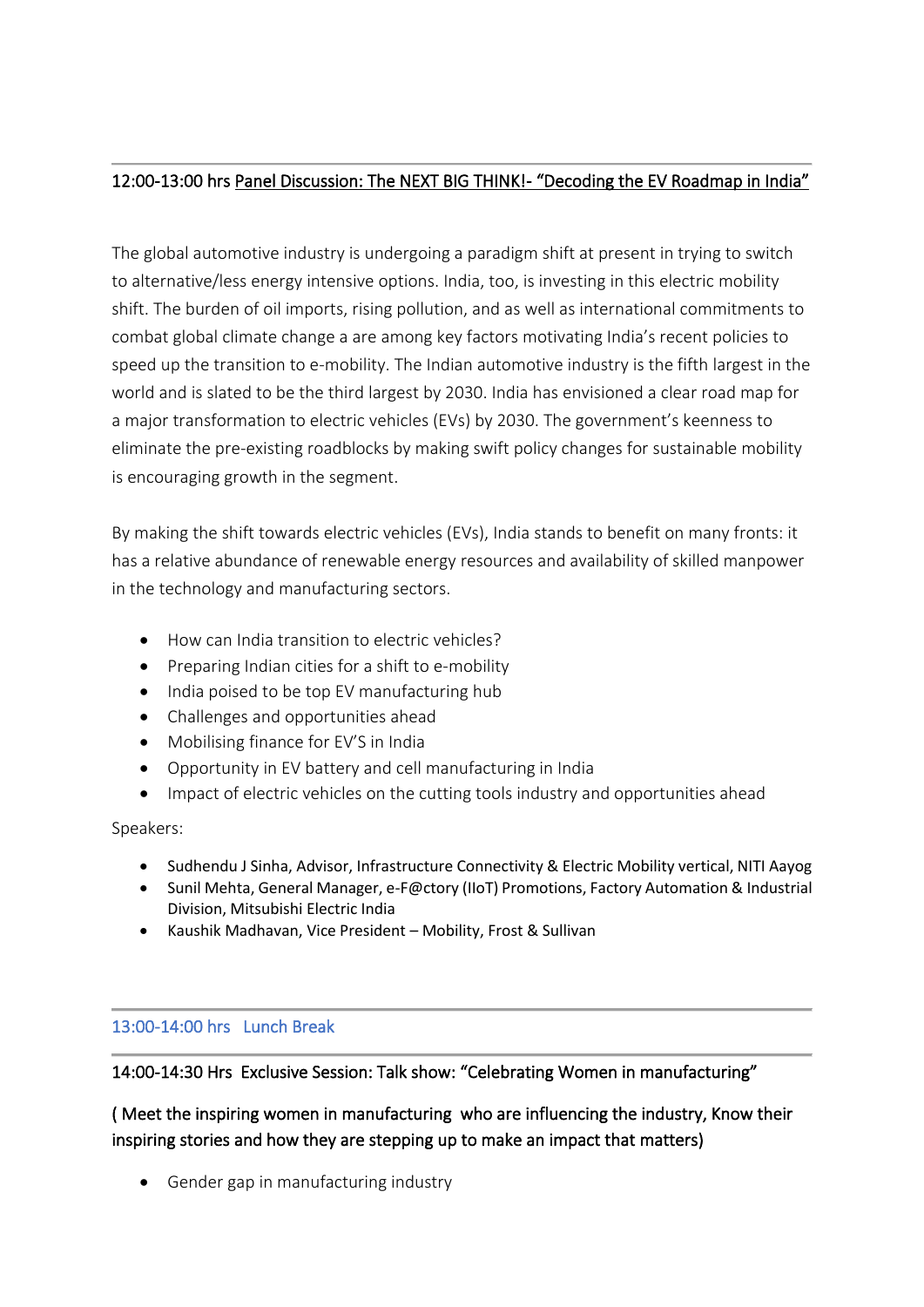- A path to leadership role for women in manufacturing
- Why we need more women leaders in manufacturing
- Women in manufacturing: Keys to building a great career
- Female leadership: A competitive edge for the future
- Ways to attract and retail more women in manufacturing
- The future of women at work: Transitions in the age of automation

## Speakers:

- Manisha Cooper, Director, Cooper Corporation
- •

## 14:30-15:00 hrs Fire Side Chat : Global Investment Trends in manufacturing sector.

Global foreign direct investment (FDI) flows showed a strong rebound in 2021, up 77% to an estimated \$1.65 trillion, from \$929 bn in 2020, surpassing their pre-COVID-19 level. The outlook for global FDI in 2022 is positive. In this session highlights the measures taken by the Government on the fronts of FDI policy reforms, investment facilitation and ease of doing business. Also, trends in India's FDI that are an endorsement of its status as a preferred investment destination among global investors.

 $\overline{\phantom{a}}$ 

- Deep reforms like PM GatiShakti, a National Master Plan for Multi Modal Connectivity
- Proposed Idea to replace the Special Economic Zones Act with a new legislation that will enable the states to become partners in 'Development of Enterprise and Service Hubs', in the view to promote exports
- Infrastructure status to Data Centres would help build world class Data centre ecosystem by attracting investments from domestic and global players and would nurture localisation of Data centre industry

### Moderator: Niju Vijayan, Executive Director, Avanteum Advisors

## 15:00-16:00 Panel Discussion: Creating More Agile, Resilient & Sustainable Manufacturing and Supply Chain Practices

Supply chain disruptions have emerged as one of the most impactful business challenges for manufacturers. In this session industry leaders will talk about the obstacles they've encountered and the actions they're taking to ensure their supply chains are resilient and (as much as possible) disruption-proof and ready for the future.

- Reshoring and nearshoring, resiliency, flexibility, and transparency in order to be closer to the customers
- Resiliency: Build redundancy with dual footprint manufacturing and dual sourcing
- Acquire the tools and skills needed to spring back from unexpected events for eg; Digitalization for resilience
- Agility: To sense, predict, and respond to market dynamics